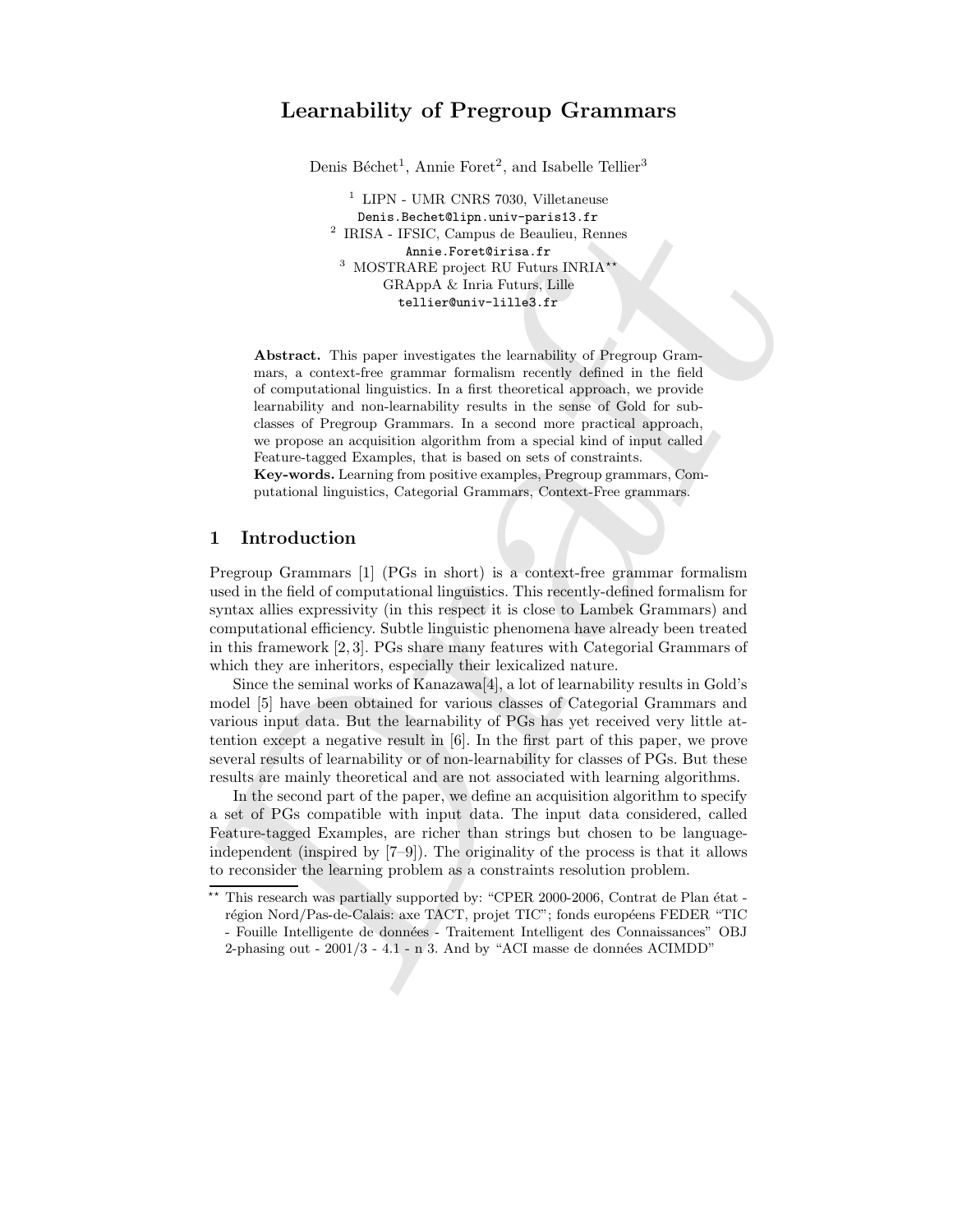# 2 Pregroup Grammars

# 2.1 Background

**Definition 1 (Pregroup).** A pregroup is a structure  $(P, \leq, \cdot, l, r, 1)$  such that  $(P, \leq, \cdot, 1)$  is a partially ordered monoid<sup>4</sup> and l, r are two unary operations on P that satisfy:  $\forall a \in P : a^l a \leq 1 \leq a a^l$  and  $a a^r \leq 1 \leq a^r a$ . The following equations follow from this definition:  $\forall a, b \in P$ , we have  $a^{rl} = a = a^{lr}$ ,  $1^r =$  $1 = 1^l$ ,  $(a \cdot b)^r = b^r \cdot a^r$ ,  $(a \cdot b)^l = b^l \cdot a^l$ . Iterated adjoints<sup>5</sup> are defined for  $i \in \mathbb{Z} : a^{(0)} = a$ , for  $i \leq 0 : a^{(i-1)} = (a^{(i)})^l$ , for  $i \geq 0 : a^{(i+1)} = (a^{(i)})^r$ 

**Definition 2** (Free Pregroup). Let  $(P, \leq)$  be a partially ordered set of primitive categories,  $P^{(\mathbb{Z})} = \{p^{(i)} \mid p \in P, i \in \mathbb{Z}\}\$  is the set of atomic categories and  $\mathcal{C}at_{(P,\leq)} = (P^{(\mathbb{Z})})^* = \{p_1^{(i_1)} \cdots p_n^{(i_n)} \mid 1 \leq k \leq n, p_k \in P, i_k \in \mathbb{Z}\}$  is the set of categories. For  $X, Y \in \mathcal{C}at_{(P, \leq)}$ ,  $X \leq Y$  iff this relation is deducible in the system in Fig. 1 where  $p, q \in P$ ,  $n, k \in \mathbb{Z}$  and  $X, Y, Z \in \mathcal{C}at_{(P, \leq)}$ . This construction, proposed by Buskowski, defines a pregroup that extends  $\leq$  on P to  $\mathcal{C}at_{(P,\leq)}$ .

*it* and *sasyy*: 
$$
x \in Y
$$
:  $\alpha$  is  $x \leq x \leq 3$  and  $\alpha \leq 1 \leq 1$ . Let *is is in in in in in in in in in in in in in in in in in in in in in in in in in in in in in in in in in in in in in in in in in in in in in in in in in in in in in in in in in in in in in in in in in in in in in in in in in in in in in in in in in in in in in in in in in in in in in in in in in in*

Fig. 1. System for Pregroup Grammars

Cut elimination. Every derivable inequality has a cut-free derivation.

Simple free pregroup. A simple free pregroup is a free pregroup where the order on primitive categories is equality.

**Definition 3 (Pregroup Grammars).**  $(P, \leq)$  is a finite partially ordered set. A free pregroup grammar based on  $(P, \leq)$  is a lexicalized grammar  $G = (\Sigma, I, s)$ such that  $s \in P$ ; G assigns a category X to a string  $v_1 \cdots v_n$  of  $\Sigma^*$  iff for  $1 \leq i \leq n$ ,  $\exists X_i \in I(v_i)$  such that  $X_1 \cdots X_n \leq X$  in the free pregroup based on  $(P, \leq)$ . The language  $\mathcal{L}(G)$  is the set of strings in  $\Sigma^*$  that are assigned s by G.

Rigid and  $k$ -valued Grammars. Grammars that assign at most  $k$  categories to each symbol in the alphabet are called  $k$ -valued grammars; 1-valued grammars are also called rigid grammars.

**Width.** We define the width of a category  $C = p_1^{u_1} \dots p_n^{u_n}$  as  $wd(C) = n$  (the number of atomic categories).

<sup>&</sup>lt;sup>4</sup> A monoid is a structure  $\langle M, \cdot, 1 \rangle$ , such that  $\cdot$  is associative and has a neutral element 1 ( $\forall x \in M : 1 \cdot x = x \cdot 1 = x$ ). A partially ordered monoid is a monoid  $(M, \cdot, 1)$  with a partial order  $\leq$  that satisfies  $\forall a, b, c: a \leq b \Rightarrow c \cdot a \leq c \cdot b$  and  $a \cdot c \leq b \cdot c$ . <sup>5</sup> We use this notation in technical parts

<sup>&</sup>lt;sup>6</sup> A lexicalized grammar is a triple  $(\Sigma, I, s)$ :  $\Sigma$  is a finite alphabet, I assigns a finite set of categories to each  $c \in \Sigma$ , s is a category associated to correct sentences.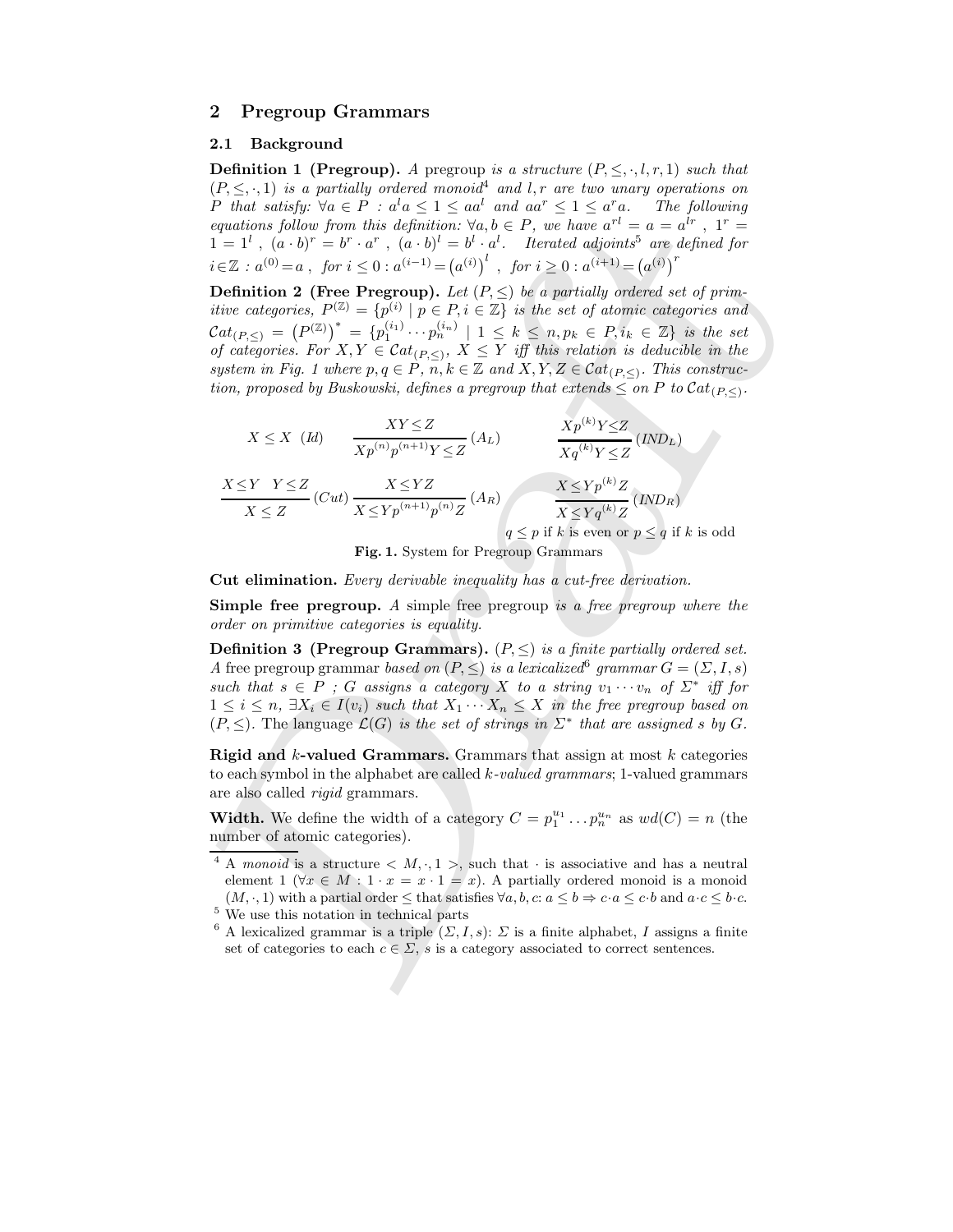*Example 1.* Our first example is taken from [10] with the basic categories:  $\pi_2$  = second person,  $s_1$  = statement in present tense,  $p_1$  = present participle,  $p_2$  = past participle,  $o =$  object. The sentence "You have been seeing her" gets category  $s_1$  $(s_1 \leq s)$ , with successive reductions on  $\pi_2 \pi_2^r \leq 1$ ,  $p_2^l p_2 \leq 1$ ,  $p_1^l p_1 \leq 1$ ,  $o^l o \leq 1$ :

| You |                                                             | have |  |  | been seeing her |  |
|-----|-------------------------------------------------------------|------|--|--|-----------------|--|
|     | $\pi_2$ $(\pi_2^r s_1 p_2^l)$ $(p_2 p_1^l)$ $(p_1 o^l)$ $o$ |      |  |  |                 |  |
|     |                                                             |      |  |  |                 |  |

#### 2.2 Parsing

Pregroup languages are context-free languages and their parsing is polynomial. We present in this section a parsing algorithm working directly on lists of words. For that, we first extend the notion of inference to lists of categories, so as to reflect the separations between the words of the initial string. The relations noted  $\Gamma \vdash_{\mathcal{R}} \Delta$  where  $\mathcal R$  consists in one or several rules are defined on lists of categories  $(p, q$  are atomic, X, Y range over categories and  $\Gamma$ ,  $\Delta$  over lists of categories): M (merge):  $\Gamma$ ,  $X$ ,  $Y$ ,  $\Delta \vdash_M \Gamma$ ,  $XY$ ,  $\Delta$ .

- **I** (internal):  $\Gamma$ ,  $Xp^{(n)}q^{(n+1)}Y$ ,  $\Delta \vdash_I \Gamma$ ,  $XY$ ,  $\Delta$ , if  $q \leq p$  and n is even or if  $p \leq q$  and n is odd.
- **E** (external):  $\Gamma$ ,  $Xp^{(n)}$ ,  $q^{(n+1)}Y$ ,  $\Delta \vdash_E \Gamma$ ,  $X$ ,  $Y$ ,  $\Delta$ , if  $q \leq p$  and n is even or if  $p \leq q$  and n is odd.

 $\vdash_{\mathcal{R}}^*$  is the reflexive-transitive closure of  $\vdash_{\mathcal{R}}$ . This system is equivalent with the deduction system when the final right element is a primitive category. As a consequence, parsing can be done using  $\vdash^*_{MIE}$ .

**Lemma 1.** For  $X \in \mathcal{C}at_{(P,\leq)}$  and  $p \in P$ ,  $X \leq p$  iff  $\exists q \in P$  such that  $X \vdash_{MIE}^* q$ and  $q \leq p$ .

Corollary 1.  $G = (\Sigma, I, s)$  generates a string  $v_1 \cdots v_n$  iff for  $1 \leq i \leq N$ ,  $\exists X_i \in I(v_i)$  and  $\exists p \in P$  such that  $X_1, \dots, X_n \vdash_{MIE}^* p$  and  $p \leq s$ .

All  $\vdash_I^*$  can be performed before  $\vdash_M^*$  and  $\vdash_E^*$  as the next lemma shows.

**Lemma 2.** (easy)  $\Gamma_1 \vdash^*_{MIE} \Gamma_2$  iff  $\exists \Delta$  such that  $\Gamma_1 \vdash^*_{I} \Delta$  and  $\Delta \vdash^*_{ME} \Gamma_2$ 

The external reductions corresponding to the same couple and a merge reduction can be joined together such that, at each step, the number of categories decreases.  $\mathbf{E}^+$  (external+merge): For  $k \in \mathbb{N}$ ,

 $\Gamma, X p_1^{(n_1)} \cdots p_k^{(n_k)}$  $\binom{n_k}{k}, q_k^{(n_k+1)}$  $\kappa_k^{(n_k+1)} \cdots q_1^{(n_1+1)} Y, \Delta \vdash_{E^+} \Gamma, XY, \Delta$ , if  $q_i \leq p_i$  and  $n_i$  is even or if  $p_i \leq q_i$  and  $n_i$  is odd, for  $1 \leq i \leq k$ .

**Lemma 3.** For a list of categories  $\Gamma$  and  $p \in P$ ,  $\Gamma \vdash_{ME}^* p$  iff  $\Gamma \vdash_{E^+}^* p$ .

2. **Parising**<br>
2. **Parising**<br>
2.  $\left(\frac{\pi_2}{2} \sum_{i=1}^{\infty} \frac{\pi_i}{2} \sum_{j=1}^{\infty} \frac{\pi_j}{2} \sum_{j=1}^{\infty} \frac{\pi_j}{2} \sum_{j=1}^{\infty} \frac{\pi_j}{2} \sum_{j=1}^{\infty} \frac{\pi_j}{2} \sum_{j=1}^{\infty} \frac{\pi_j}{2} \sum_{j=1}^{\infty} \frac{\pi_j}{2} \sum_{j=1}^{\infty} \frac{\pi_j}{2} \sum_{j=1}^{\infty} \frac{\pi$ To define a polynomial algorithm, we finally constraint the application of  $\vdash^*_{E^+}$ such that the width of the resulting category is never greater than the maximal width of the two initial categories: one category plays the role of an argument and the other plays the role of a functor even if the application is partial. The rule is thus called Functional. In fact, there is a small difference between left and right functional reductions (see the two different conditions  $wd(X) \leq k$ or  $wd(Y) < k$  to avoid some redundancies. The last condition  $wd(Y) = 0$  is necessary when  $\Delta$  is empty and  $k = 0$  to mimic a (degenerated) merge reduction.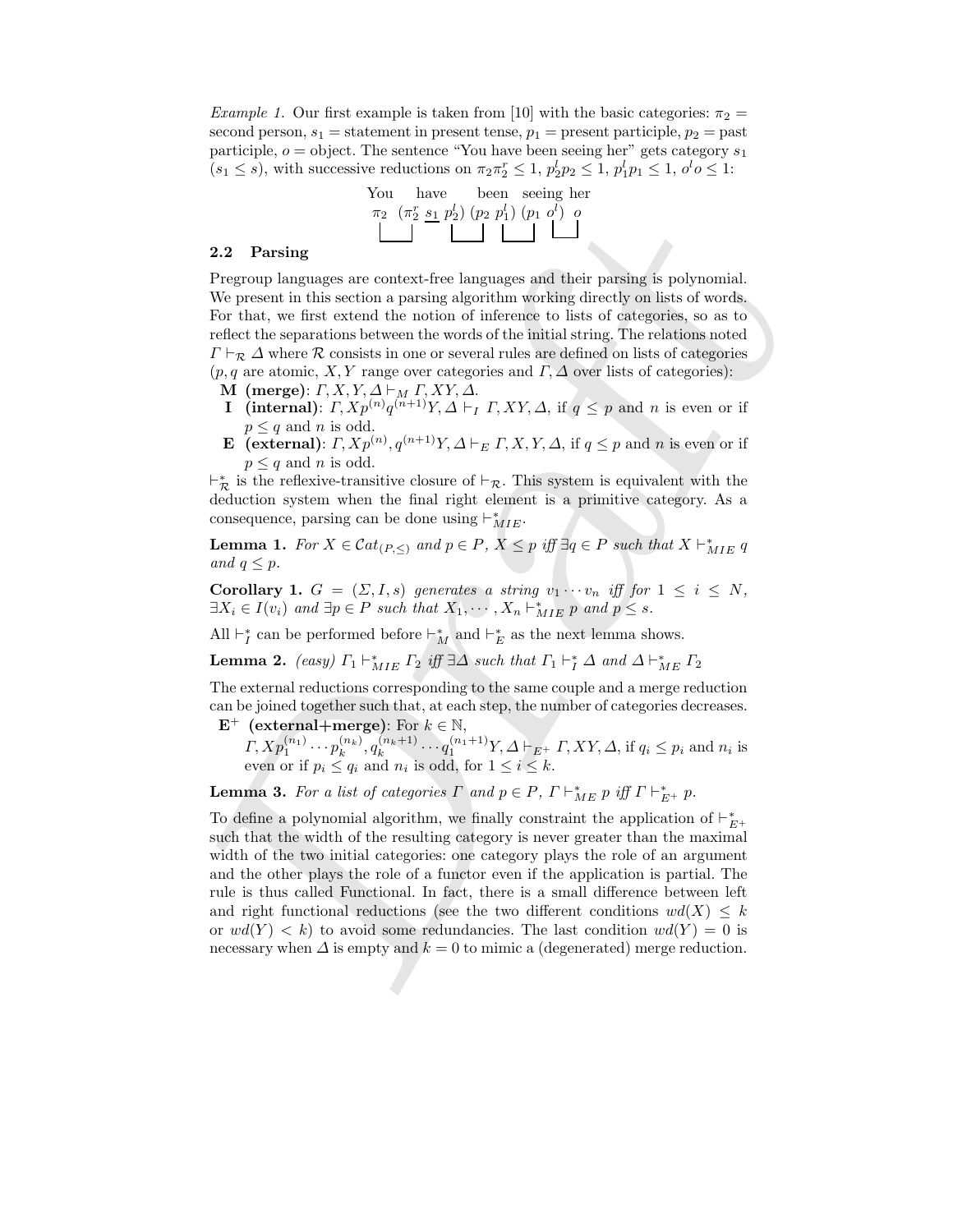**F** (functional): For  $k \in \mathbb{N}$ ,

 $\Gamma, X p_1^{(n_1)} \cdots p_k^{(n_k)}$  $\binom{n_k}{k}, q_k^{(n_k+1)}$  $k_k^{(n_k+1)} \cdots q_1^{(n_1+1)} Y, \Delta \vdash_F \Gamma, XY, \Delta$ , if  $q_i \leq p_i$  and  $n_i$  is even or if  $p_i \leq q_i$  and  $n_i$  is odd, for  $1 \leq i \leq k$  and if  $wd(X) \leq k$  or  $wd(Y) < k$  or  $wd(Y) = 0$ .

**Lemma 4.** For a list of categories  $\Gamma$  and  $p \in P$ ,  $\Gamma \vdash_{E^+}^* p$  iff  $\Gamma \vdash_F^* p$ .

**Proof.** The proof is based on the fact that for any planar graph where the vertice are put on a line and where the edges are only on one side of this line, there always exists at least one vertex that is connected only t Proof. The proof is based on the fact that for any planar graph where the vertice are put on a line and where the edges are only on one side of this line, there always exists at least one vertex that is connected only to one of its neighbours or to both of them but not to any other vertex. This vertex is then associated to its neighbour if it is connected to only one neighbour. If it is connected to its two neighbours, we choose the one that interacts the most with the vertex.

The parsing of a string with  $n$  words consists in the following steps:

- 1. Search for the categories associated to the  $n$  words through the lexicon.
- 2. Add the categories deduced with  $\vdash_I^*$ .
- 3. Compute recursively the possible categories associated to a contiguous segment of words of the string with  $\vdash_F$ .

The third step uses a function that takes the positions of the first and last words in the segment as parameters. The result is a set of categories with a bounded width (i.e. by the maximum width of the categories in the lexicon).

Property 1 For a given grammar, this algorithm is polynomial (wrt. the number of words of input strings).

Example 2. Parsing of "whom have you seen ?". The categories are as follows in the lexicon  $(q' \leq s)$ :

|                        | $q \circ q \circ q \circ q$ |                                        |             |                  |
|------------------------|-----------------------------|----------------------------------------|-------------|------------------|
|                        | whom have you seen          |                                        |             |                  |
| seen                   |                             |                                        |             | $\{p_2o^{\iota}$ |
| you                    |                             |                                        | $\{\pi_2\}$ |                  |
| have                   |                             | $\{qp_2^l\pi_2^l\}\{qp_2^l\}\{qo^l\}\$ |             |                  |
| whom $\{q'o^{ll}q^l\}$ |                             |                                        |             |                  |



The cell of line  $i$  (numbered from the bottom) and column  $j$  contains the category computed for the fragment starting at the  $i^{th}$  word and ending at the  $j^{th}$  word.

## 3 Learning

#### 3.1 Background

We now recall some useful definitions and known properties on learning in the limit [5]. Let  $\mathcal G$  be a class of grammars, that we wish to learn from positive examples. Formally, let  $\mathcal{L}(G)$  denote the language associated with a grammar G,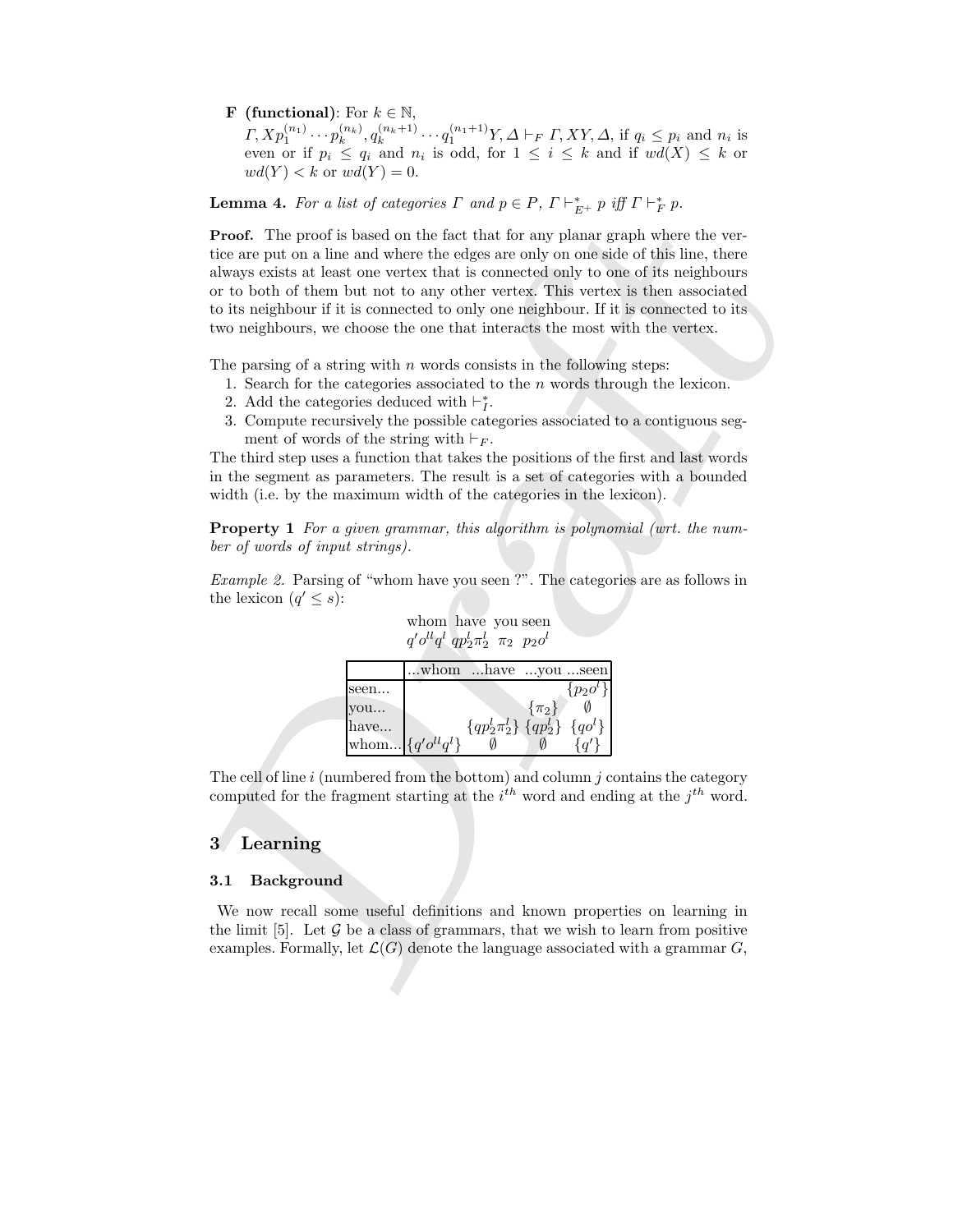and let V be a given alphabet, a learning algorithm is a function  $\phi$  from finite sets of words in  $V^*$  to  $\mathcal{G}$ , such that  $\forall G \in \mathcal{G}$ ,  $\forall (e_i)_{i \in N}$  such that  $\mathcal{L}(G) = (e_i)_{i \in N} \exists G' \in \mathcal{G}$ and  $\exists n_0 \in \mathbb{N}$  such that  $\forall n > n_0$   $\phi(\{e_1, \ldots, e_n\}) = G' \in \mathcal{G}$  and  $\mathcal{L}(G') = \mathcal{L}(G)$ .

**Limit Points.** A class  $\mathcal{CL}$  of languages has a *limit point* iff there exists an infinite sequence  $\langle L_n \rangle_{n \in \mathbb{N}}$  of languages in  $\mathcal{CL}$  and a language  $L \in \mathcal{CL}$  such that :  $L_0 \subsetneq L_1 \ldots \subsetneq L_n \subsetneq \ldots$  and  $L = \bigcup_{n \in N} L_n$  (*L* is a limit point of  $CL$ ).

If the languages of the grammars in a class  $G$  have a limit point then the class  $G$  is *unlearnable* in Gold's model.

Let  $\therefore L_2 L_3 \leq \frac{L_1}{2}$ .... In the  $L = \bigcup_{n \in N} L_n$  (Let is a form yout of U2.)<br>If the languages of the grammars in a class G have a limit point then the class<br>Elementary of the grammars in a class G have a limit point Elasticity. A class  $\mathcal{CL}$  of languages has *infinite elasticity* iff there exists  $(e_i)_{i\in\mathbb{N}}$ a sequence of sentences and  $(L_i)_{i\in\mathbb{N}}$  a sequence of languages in  $\mathcal{CL}$  such that :  $\forall i \in N$  :  $e_i \notin L_i$  and  $\{e_1, \ldots, e_i\} \subseteq L_{i+1}$ . It has finite elasticity in the opposite case. If  $\mathcal{CL}$  has *finite elasticity* then the corresponding class of grammars is learnable in Gold's model.

# 3.2 Non-learnability from strings – a review

The class of rigid (also  $k$ -valued for any  $k$ ) PGs has been shown not learnable from strings in [11] using [12]. So, no learning algorithm is possible. This has also been shown for subclasses of rigid PGs as summarized below (from [6]).

**Pregroups of order** n and of order  $n+1/2$ . A PG on  $(P, \leq)$  is of order  $n \in \mathbb{N}$ when its primitive categories are in  ${a^{(i)} | a \in P}$ ,  $-n \le i \le n}$ ; it is of order  $n+1/2, n \in \mathbb{N}$  when its primitive categories are in  $\{a^{(i)} | a \in P, -n-1 \le i \le n\}.$ 

Construction of rigid limit points. We have proved [6] that the smallest such class (except order 0) has a limit point. Let  $P = \{p, q, r, s\}$  and  $\Sigma = \{a, b, c, d, e\}.$ We consider grammars on  $(P, =)$ :

| $G_n = (\Sigma, I_n, s)   G_* = (\Sigma, I_*, s)$ |                      |  |
|---------------------------------------------------|----------------------|--|
| $a \mapsto (p^i)^n q^i$                           | $a \mapsto q^e$      |  |
| $b \mapsto qpq^t$                                 | $b \mapsto qp^l q^l$ |  |
| $c \mapsto qr^l$                                  | $c \mapsto qr^l$     |  |
| $d \mapsto r p^l r^l$                             | $d \mapsto rpr^l$    |  |
| $e \mapsto rp^n s$                                | $e \mapsto rs$       |  |

**Theorem 1** The language of  $G_*$  is a limit point for the languages of grammars  $G_n$  on  $(P, =)$  in the class of languages of rigid simple free PGs of order  $1/2$ : for  $n \geq 0$ ,  $\mathcal{L}(G_n) = \{ab^kcd^ke \mid 0 \leq k \leq n\}$  and  $\mathcal{L}(G_\ast) = \{ab^kcd^ke \mid k \geq 0\}.$ 

**Corollary 2.** The classes  $\mathcal{G}_{n/2}^k$  of k-valued simple free pregroups of order  $n/2, n \geq 1$ 0 are not learnable from strings.

#### 3.3 Learnability for restricted categories

We consider three cases of restricted categories. Case (ii) is used in next section.

(i) *Width and order* bounds. Here, by the *order* of a category  $C = p_1^{u_1} \dots p_n^{u_n}$ we mean its integer order :  $max\{|u_i| / 1 \le i \le n\}.$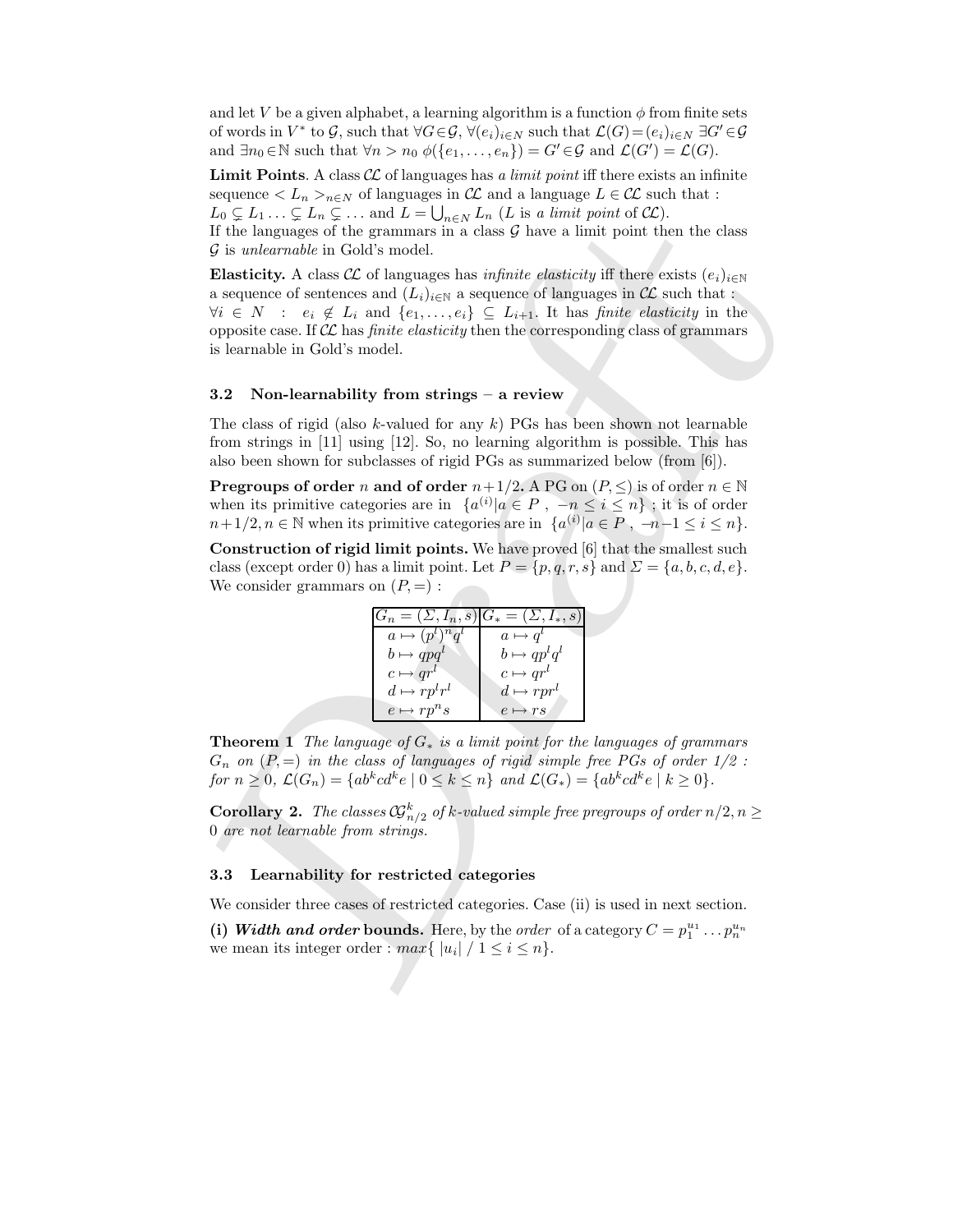It is first to be noted that when we bind the width and the order of categories, as well as the number of categories per word (k-valued), the class is learnable from strings (since we have a finite number of grammars -up to renaming-).

(ii)  $Width$  bounded categories. By normalizing with translations, we get: **Theorem 2** The class of rigid (also k-valued for each  $k$ ) PGs with categories of width less than N is learnable from strings for each N.

of violations than the increasion from strings por each N.<br>Proof. Let G denote a rigid PG on X and so be the maximum width of G, we can<br>Proof. Let G denote a rigid PG on X and so be the maximum width of G, we can<br>low that **Proof.** Let G denote a rigid PG on  $\Sigma$  and n be the maximum width of G, we can show that G is equivalent (same language) to a similar PG of order  $\leq 2n|\mathcal{L}|$ . This PG is a normalized version of G obtained by repeating translations as follows: consider possible iterations of r; if two consecutive exponents never appear in any iterated adjoints (a hole), decrease all above exponents; proceed similarly for iterations of l. Therefore, a bounded width induces a bounded order for rigid PGs; we then apply the learnability result for a class with a width bound and an order bound. In the k-valued case, we proceed similarly with an order  $\leq 2n|\Sigma|k$ .

(iii) *Pattern* of Category. We infer from known relationships between categorial formalisms, a case of learnability from strings for PGs. We refer to [13, 14] for definitions and details on formalisms.

**From Lambek calculus to pregroup.** We have a transformation  $A \rightarrow [A]$  on formulas and sequents from  $L_{\emptyset}$  (Lambek calculus allowing empty sequents) to the simple free pregroup, that translates a valid sequent into a valid inequality<sup>7</sup>:

 $[A] = A$  when A is primitive

 $[A \setminus B] = [A]^r[B]$  ;  $[B / A] = [B][A]^l$ 

 $[A_1, \ldots, A_n \vdash B] = [A_1] \cdots [A_n] \leq [B]$ 

The *order of a category*  $o(A)$  for Categorial Grammars is:

 $o(A)=0$  when A is primitive;  $o(A \setminus B)=o(B \mid A)=max(o(A)+1, o(B))$ 

**Lemma 5.** [15] If B is primitive and  $o(A_i) \leq 1$  for  $1 \leq i \leq n$  then:

 $A_1, \ldots, A_n \vdash_{AB} B$  (Classical or AB Categorial Grammars)

iff  $A_1, \ldots, A_n \vdash_{L_{\emptyset}} B$  (Lambek)

iff  $[A_1] \cdots [A_n] \leq B$  (simple free pregroup)

We infer the following result :

**Theorem 3** The class  $\mathcal{C}_L^k$  of k-valued (simple free) PGs with categories of the following pattern  $(P_1)$ :  $g_n^r \ldots g_1^r p d_1^l \ldots d_m^l$ , where  $n \geq 0$  and  $m \geq 0$  is learnable from strings in Gold's model.

**Proof.** The class of k-valued AB grammars is learnable from strings [4]. Lemma 5 shows that the class of PGs that are images of k-valued Lambek Grammars of order 1 (also k-valued AB-grammars with the same language) is also learnable. And when  $o(A) \leq 1$ , then [A] must be written as:  $g_n^r \dots g_1^r p d_1^l \dots d_m^l$ .

Relevance of pattern  $P_1$ . We have observed that many linguistic examples follow the pattern  $P_1$  or are images of these by some *increasing function*,

- $[(a \cdot b) / c] = abc^l = [a \cdot (b / c)]$  but  $(a \cdot b) / c \not\vdash a \cdot (b / c)$
- $[(p / ((p / p) / p)) / p] = pp^{ll} p^{il} p^{l} p^{l} \leq [p]$  but  $(p / ((p / p) / p)) / p \not\vdash p$

The converse is not true :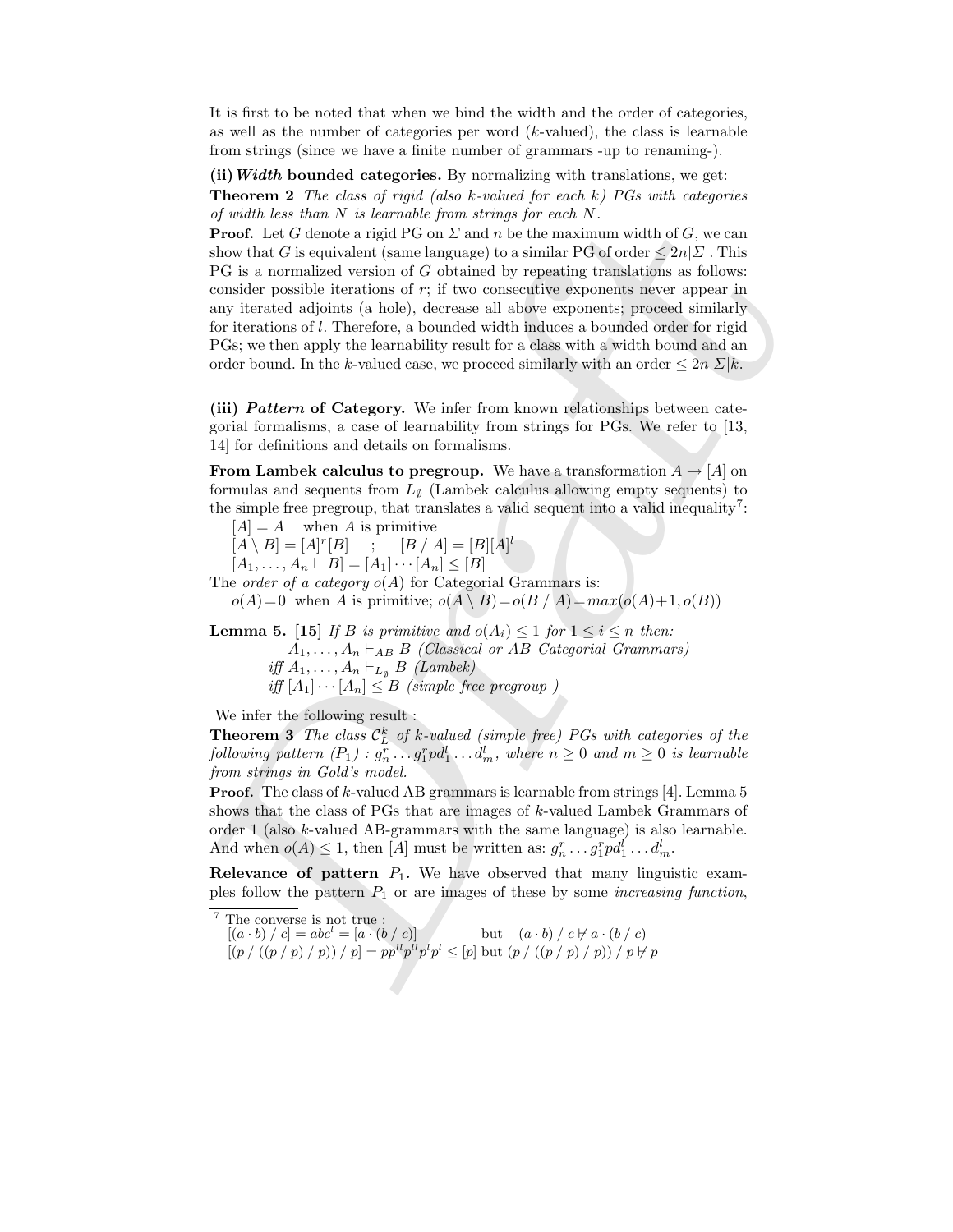i.e. a function h such that  $X \leq h(X)$  (for example type-raised introduction  $h_{raise}(X) = ss^l X$ ; moreover if G assigns  $h_i(t_i)$  to  $c_i$ , where all  $h_i$  are increasing and all  $t_i$  have the pattern  $P_1$ , we consider  $G_{P_1}$  assigning  $t_i$  to  $c_i$  and get :  $L(G) \subseteq L(G_{P_1})$  and the class of  $G_{P_1}$  is learnable from strings.

#### 3.4 Learning Pregroup Grammars from Feature-Tagged Examples

Previous learnability results lead to non tractable algorithms. But an idea from Categorial Grammars learning is worth being applied to PGs: the learnability from Typed Examples. Types are to be understood here in the sense Montague's logic gave them. Under some conditions specifying the link between categories and types, interesting subclasses of AB-Categorial Grammars and of Lambek Grammars have been proved learnable from Typed Examples, i.e. from sentences where each word is associated with its semantic type  $[8, 9]$ .

**3.4** Learning Progroup Grammars from Feature-Tugged Examples<br>
Provins learning its want hat the base of the side in the state of the side of contexts learning channing is worth baing applied to PGs. the location<br>
Totagor To adapt this idea to PGs, the first problem is that the link between PGs and semantics is not clearly stated. So, the notion of semantic types has no obvious relevance in this context and our first task is to identify what can play the role of language-independent features in PGs. We call Feature-tagged Examples the resulting input data. We then define a subclass of PGs learnable from Feature-tagged Examples in the sense of Gold. Finally, we present an algorithm whose purpose is to identify every possible PG of this class compatible with a set of Feature-tagged Examples. An original point is that this set will be specified by a set of constraints. We provide examples showing that this set can be exponentially smaller than the set of grammars it specifies.

Specification of Input Data. Let us consider how the various possible word orders for a basic sentence expressing a statement at the present tense, with a third person subject S, a transitive verb V and a direct object O would be treated by various PGs (Figure 2): The common points between every possible analysis



Fig. 2. Pregroup Grammars and possible word orders

are the primitive categories associated with S and O. The category of V is always a concatenation (in various orders) of the elements of the set  $\{s_1, \pi_3^u, o^v\}$  where u and v are either r or  $l$ : this set simply expresses that V expects a subject and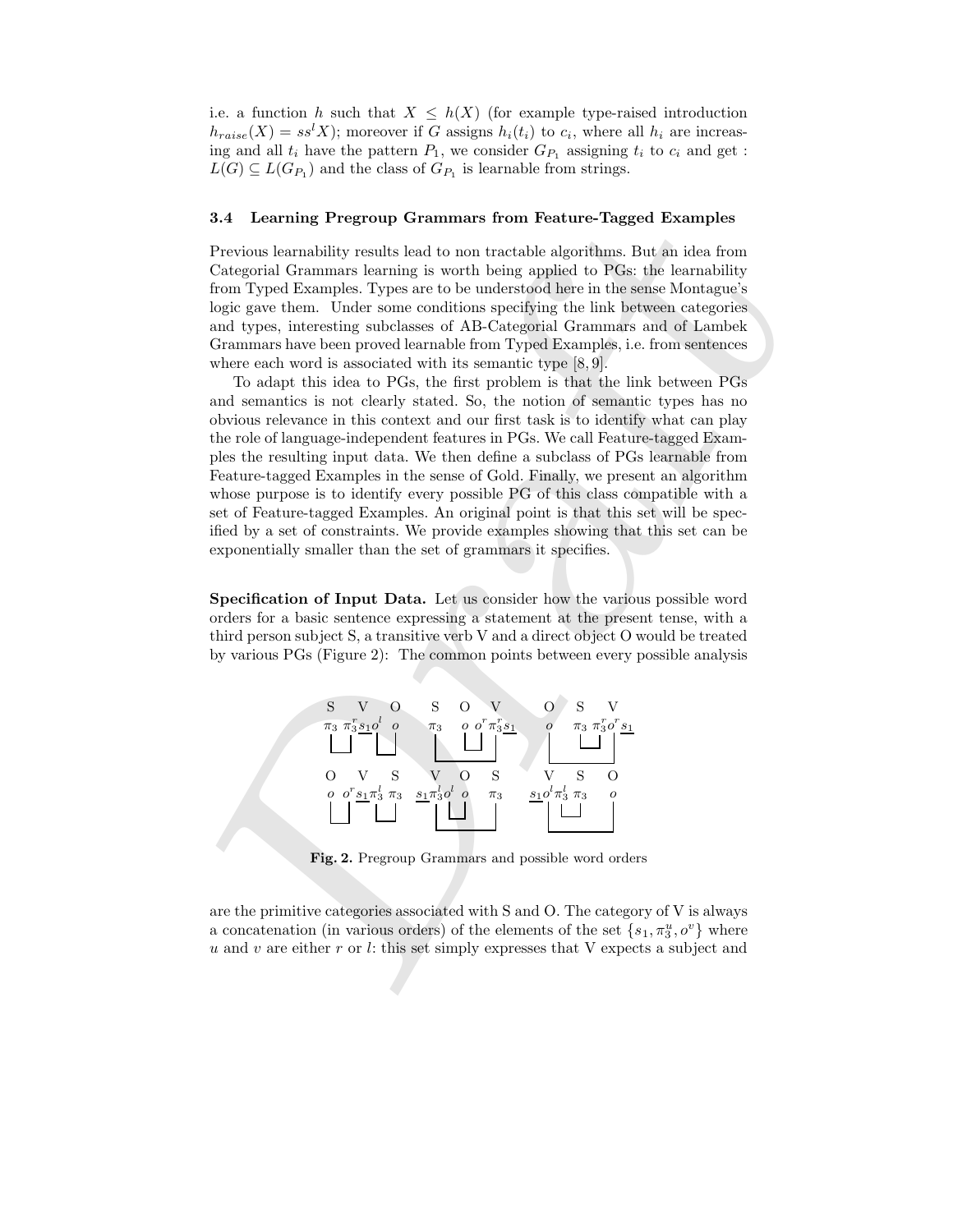an object. But the nature of the exponent  $(r \text{ or } l \text{ or a combination of them})$  and their relative positions in the category associated with V are language-specific.

This comparison suggests that multisets of primitive categories play the role of language-independent features in PGs. For any set  $(P, \leq)$ , we call  $\mathcal{M}(P)$  the set of multisets of elements of P and  $f_P$  the mapping from  $\mathcal{C}at_{(P,\leq)}$  to  $\mathcal{M}(P)$ that transforms any category into the multiset of its primitive categories.

**Definition 4.** For any PG  $G = (\Sigma, I, s)$ , the Feature-tagged Language of G, noted  $FT(G)$ , is defined by:  $FT(G) = \{ \langle v_1, T_1 \rangle ... \langle v_n, T_n \rangle | \forall i \in \{1, ..., n\} \exists X_i \in$  $I(v_i)$  such that  $X_1...X_n \leq s$  and  $T_i = f_P(X_i)$ 

Example 3. Let  $P = {\pi_3, o, s, s_1}$  with  $s_1 \leq s$ ,  $\Sigma = {he, loves, her}$  and let  $G = (\Sigma, I, s)$  with  $I(he) = {\pi_3}, I(loves) = {\pi_3 \cdot s_1} \circ^l, I(her) = \{o\}.$  We have:  $\langle he, {\{\pi_3\}} \rangle \langle loves, {\{s_1, \pi_3, o\}} \rangle \langle her, {\{o\}} \rangle \in FT(G)$ . An element of  $FT(G)$  is a Feature-tagged Example. We study how PGs can be learned from such examples.

**Definition 5.** For any sets  $\Sigma$  and P, we call  $\mathcal{G}_f$  the set of PGs  $G = (\Sigma, I, s)$ satisfying:  $\forall v \in \Sigma$ ,  $\forall X_1, X_2 \in I(v)$ :  $f_P(X_1) = f_P(X_2) \Longrightarrow X_1 = X_2$ 

**Theorem 4.** The class  $\mathcal{G}_f$  is learnable in Gold's model from Feature-tagged Examples (i.e. where, in Gold's model, FT plays the role of  $\mathcal L$  and  $V = \Sigma \times \mathcal M(\mathcal P)$ ). **Proof.** The theorem is a corollary of Theorem 2, where  $k$  and  $N$  can be computed from any sequence of Feature-tagged Examples that enumerates  $FT(G)$ :

- the condition satisfied by a PG for being an element of  $\mathcal{G}_f$  implies that the number of distinct multisets associated with the same word in Feature-tagged Examples is the same as the number of distinct categories associated to it by function  $I.$  So  $k$  can be easily obtained.

- the width of a category is exactly the number of elements in the corresponding multiset, so  $N$  can also be easily obtained.

**Definition** 4. For any PG  $G = (S, I, s)$ , the Patters-lagged Language of G.<br>
The interfer  $P(G)$ , is defined by  $P(T(G) = \{S_1, I, s\})$ , the Patters-lagged Language of G.<br>  $I(v)$  such that  $X_1, X_6 \leq s$  and  $T_1 = [v_1, T_1]$ ,  $\therefore (v$ Acquisition Algorithm. Our algorithm takes as input a set of Feature-tagged Examples for some  $G \in \mathcal{G}_f$  and provides a set of PGs. We conjecture (although we haven't proved yet) that the output is exactly, up to basic transformations, the set of every PGs compatible with the input. The algorithm has two steps: first variables are introduced, then constraints are deduced on their values.

First Step: Variable Introduction. Although Feature-tagged Examples provide a lot of information, two things remain to be learned: the nature of the potential exponents of categories and their relative positions inside a concatenation. We introduce variables to code both problems. Variables for the exponents take their value in  $\mathbb{Z}$ , those for the relative positions take their value in  $\mathbb{N}\setminus\{0\}$ .

Example 4. The Feature-tagged Example of Example 3 gives: he:  $T_1 = \{(\pi_3^u, x_{11})\}$ loves:  $T_2 = \{(s_1^v, x_{21}), (\pi_3^{v'}\)}$  $x_3^{v'}, x_{22}), (o^{v''}, x_{23})\}$ her:  $T_3 = \{(o^w, x_{31})\}$ 

with  $u, v, v', v'', w \in \mathbb{Z}$ .  $\forall i, j, x_{ij} \in \mathbb{N} \setminus \{0\}$  is the position of the  $j<sup>th</sup>$  primitive category of the  $i^{th}$  word. The following constraints and consequences are available:  ${x}_{11} = \{1\} \Longrightarrow x_{11} = 1; {x}_{21}, x_{22}, x_{23} = \{1, 2, 3\}; {x}_{31} = \{1\} \Longrightarrow x_{31} = 1$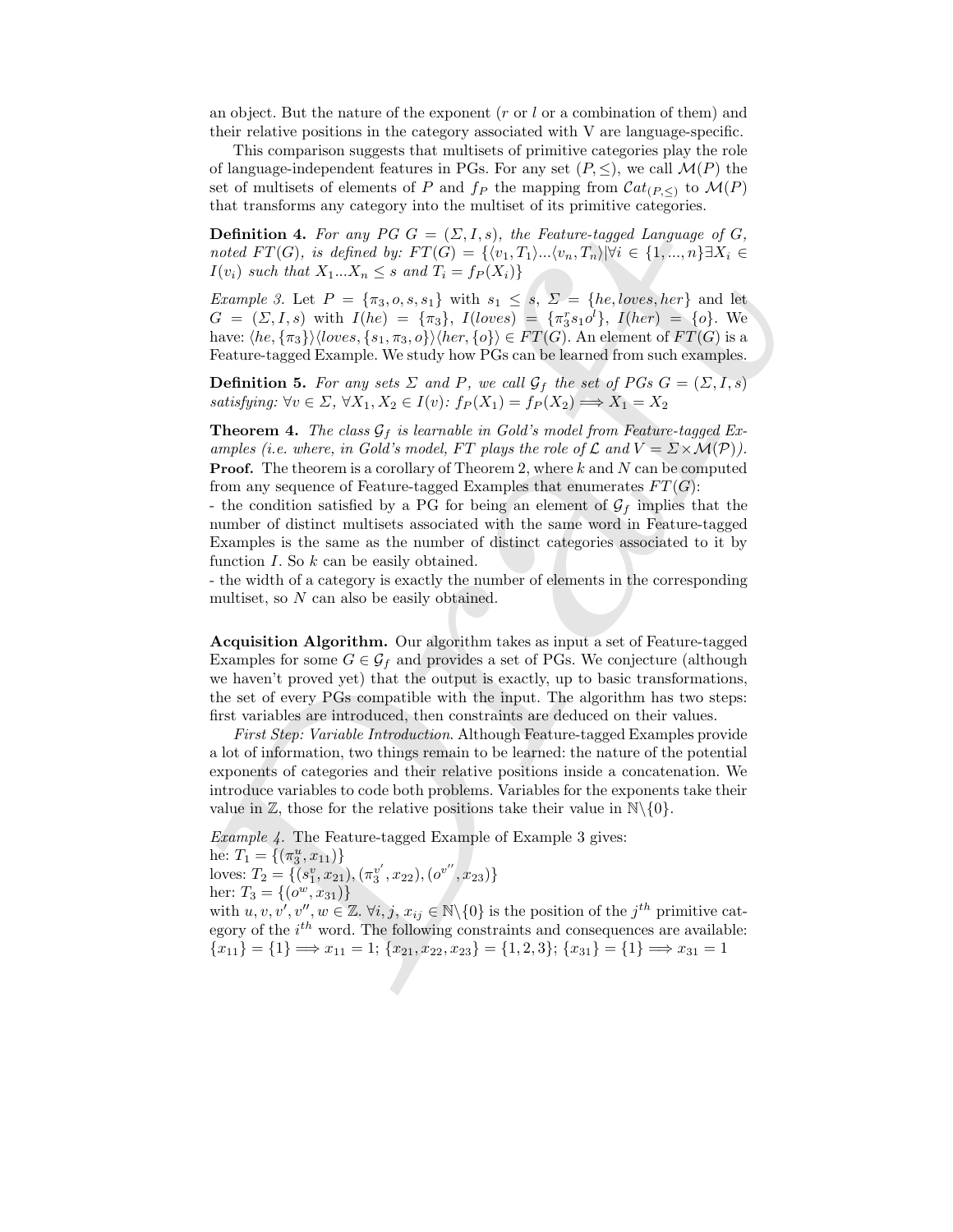This coding allows to reformulate the learning problem into a variable assignment problem. Furthermore, as the Feature-tagged Examples belong to the same  $FT(G)$  for some G in  $\mathcal{G}_f$ , the same variables are used for every occurrence of the same couple  $\langle word, multiset \rangle$  in the set of Feature-tagged Examples.

strategy<br>angulary control wealth is the multisted seconded with the 40-vord Bach<br>from a given Example, we call it the multisted seconded with the 40-vord.<br>Bach from a given Example we call it the multisted seconded with t Second Step: Constraints Deduction. This step consists in deducing constraints applying on the variables. Each Example is treated one after the other. For a given Example, we call  $T_i$  the multiset associated with the  $i^{th}$  word. Each initial sentence of  $n$  words is then replaced by a sequence of  $n$  multisets. Constraint deduction takes the form of rules that mimic the rules I and F used for the parsing of PGs in section 2.2. Constraints coming from the same syntactic analysis are linked by a conjunction, constraints from distinct alternative syntactic analyses are linked by a disjunction. For each sentence, we thus obtain a disjunction of conjunctions of basic constraints (that we call data constraint) where each basic constraint consists in an exponent part and a position part.

Let  $T_m = \{(p_{mi}^u, x_{mi})_{1 \leq i \leq k}\}$  and  $T_{m'} = \{(p_{m'j}^{u'}, x_{m'j})_{1 \leq j \leq k'}\}$  be two consecutive sets (at the beginning:  $m' = m+1$ ). If  $\exists (p_{mi_0}^u, x_{mi_0}) \in T_m$  and  $\exists (p_{m'j_0}^{u'}, x_{m'j_0}) \in$  $T_{m'}$  such that  $p_{mi_0} \leq p_{m'j_0}$  or  $p_{m'j_0} \leq p_{mi_0}$  then:

- Position constraints:
	- $\cdot \ \forall i \neq i_0, \forall x_{mi} \in T_m: x_{mi_0} > x_{mi}$
	- $\cdot \forall j \neq j_0, \forall x_{m'j} \in T_{m'}: x_{m'j_0} \leq x_{m'j_0}$
- Exponent constraints:
	- · (all cases)  $u' = u + 1$
	- · IF  $p_{m'j_0} < p_{mi_0}$  THEN: u is odd
	- · IF  $p_{mi_0} < p_{m'j_0}$  THEN: *u* is even
- Next sets:
	- $\cdot$  T<sub>m</sub> ← T<sub>m</sub> − ( $p_{mi_0}^u, x_{mi_0}$ )
	- $\cdot T_{m'} \longleftarrow T_{m'} (p_{m'j_0}^{u'}, x_{m'j_0})$

For internal reductions, where  $m = m'$ , the Position constraint is replaced by:  $\forall i \neq i_0, i \neq j_0: x_{mi} \lt x_{mi_0}$  or  $x_{mj_0} \lt x_{mi}$ 

Whenever a set  $T_i$  becomes empty, drop it. The process ends when the list gets reduced to some  $\{(p^u, x)\}\$  where  $p \leq s$  (the constraint  $u = 0$  is deduced).

If a primitive category satisfying the precondition of the rules has several occurrences in a multiset, any of them can be chosen (they are interchangeable). By convention, take the one associated with the position variable of smallest index. Example 6 (further) illustrates this case. To efficiently implement these rules, an interesting strategy consists in following the parsing steps of section 2.2.

Example 5. Let us see what this algorithm gives on our basic Example 4 where the initial sequence of multisets is:  $T_1T_2T_3$ :

 $(\pi_3^u, x_{11}) \in T_1$  and  $(\pi_3^{v'}$  $x_3^{\nu}$ ,  $x_{22}$ )  $\in T_2$  satisfy the precondition. The position constraints obtained are:  $x_{22} < x_{21}$  and  $x_{22} < x_{23}$ . The exponent constraint is:  $v' = u + 1$ , and the remaining sets are the following:  $T_1 = \emptyset$ ,  $T_2 =$  $\{(s^v_1, x_{21}), (o^{v''}, x_{23})\}, T_3 = \{(o^w, x_{31})\}$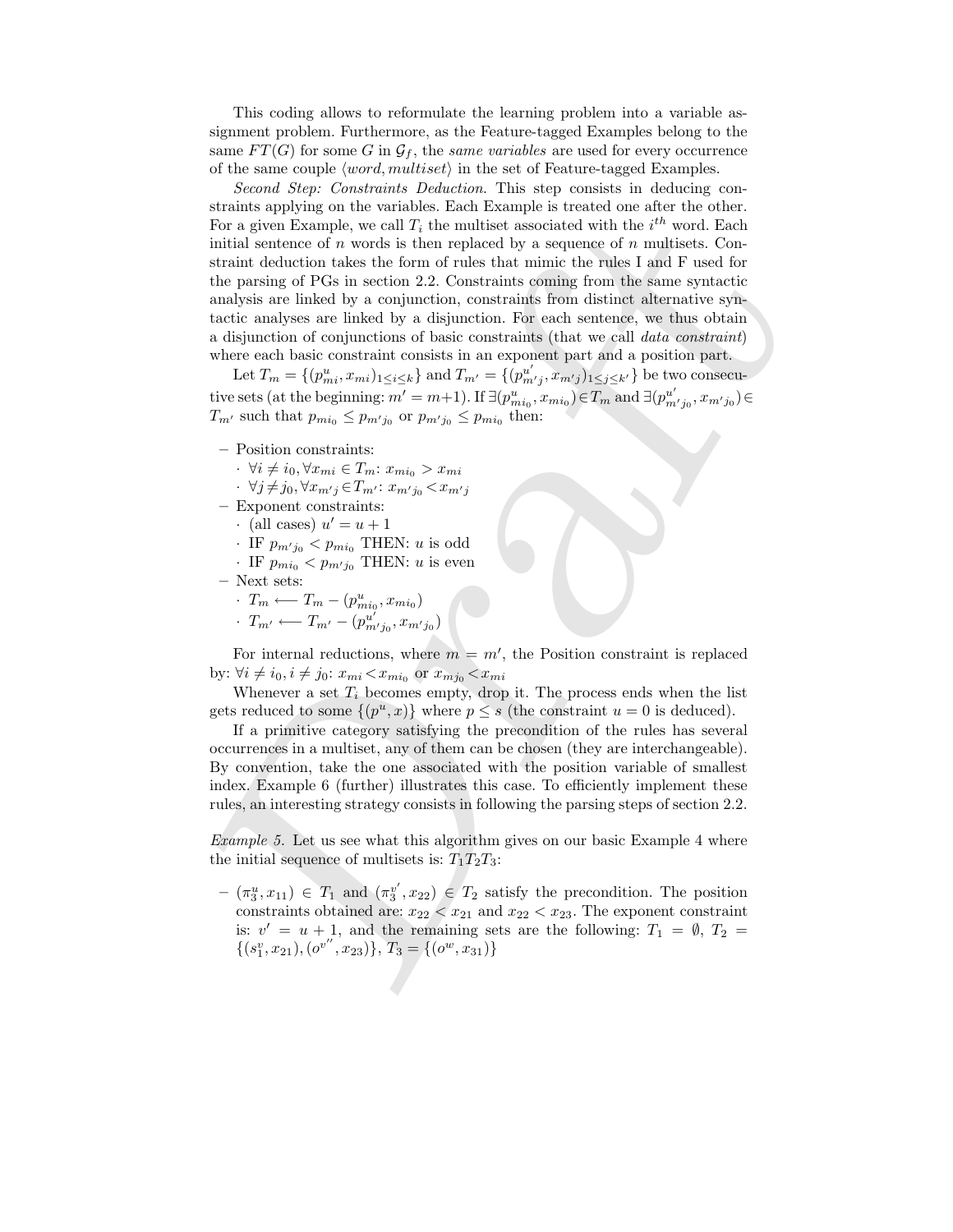– then  $(o^{v''}, x_{23}) \in T_2$  and  $(o^w, x_{31}) \in T_3$  satisfy the precondition. We deduce:  $x_{23} > x_{21}$ ,  $w = v'' + 1$  and  $T_2 = \{(s_1^v, x_{21})\}$ ,  $T_3 = \emptyset$ . As  $s_1 \leq s$ , we obtain  $v = 0$  and the algorithm stops.

From the constraints:  ${x_{21}, x_{22}, x_{23}} = {1, 2, 3}$ ,  $x_{22} < x_{21}, x_{22} < x_{23}$  and  $x_{23} > x_{21}$  we deduce:  $x_{21} = 2, x_{22} = 1$  and  $x_{23} = 3$ . The PGs specified by these constraints are defined up to a translation on the exponents. If we set  $u = 0 = w$ , then  $v' = 1$  (or  $v' = r$ ) and  $v'' = -1$  (or  $v'' = l$ ): the only remaining PG associates  $\pi_3^r s_1 o^l$  with "loves". But, in general, solution PGs are only specified by a set of constraints. We will see that this set can be exponentially smaller than the set of classes (up to translations) of PGs it specifies.

In an acquisition process, each example gives rise to a new data constraints that is conjoined to the previous ones. We get a convergence property as follows:

**Property 2** Let  $G \in \mathcal{G}_f$ , and  $FT(G) = \{e_i\}_{i \in \mathbb{N}}$ , the data constraints  $DC_i$  obtained from the successive  $e_i$  converges<sup>8</sup>:  $\exists n_0 \in \mathbb{N}$   $\forall n \geq n_0$  :  $\mathcal{DC}_{n+1} = \mathcal{DC}_n$ 

**Proof.** At some stage  $N$  of the acquisition process, the set of primitive categories and the widths of the categories assigned to each word become known; after this N, we have only a finite number of possibilities for data constraints, that must therefore converge.

constraints are defined up to a translation on the exponents. If we set u = 0 = e.<br>then  $v' = 1$  (or  $v' = r$ ) and  $v'' = -1$  (or  $v'' = l$ ); the only remaining PG<br>associates  $\pi_5\gamma_5 v'$  with "loves", But, in general, solution PG Even if our acquisition algorithm finds every possible PG compatible with a set of Feature-tagged Example, it is not enough to make it a learning algorithm in the sense of Gold. A remaining problem is to identify a unique PG in the limit. Inclusion tests between Feature-tagged languages may be necessary for this purpose, and we do not even know if these tests are computable. They can nevertheless be performed for Feature-tagged Example of bounded length (this is Kanazawa'sstrategy for learning k-valued AB-Categorial Grammars from strings) but, of course, make the algorithm intractable in practice.

Why Pregroup Grammars and Constraints are efficient. The main weakness of known learning algorithms for Categorial Grammars is their algorithmic complexity. The only favourable case is when rigid AB-Grammars are to be learned from Structural Example but this situation is of limited interest. Our algorithm can still sometimes lead to combinatorial explosion but seems more tractable than previous approaches, as shown by the following two examples.

Example 6 (First exponential gain). The first gain comes from the associativity of categories in PGs. Let a word "b" be associated with a category expecting  $2n$ arguments of a category associated with a word "a", n of which are on its right and the other  $n$  on its left. The corresponding Feature-tagged Example is:

a ... a b a ... a e ... e  $\sum_{n \text{ times}}$  $\{s, e, ..., e\}$  $\sum_{2n \; times}$ } e ... e  $\overbrace{n \; times}$ 

<sup>8</sup> we consider constraints written in a format without repetition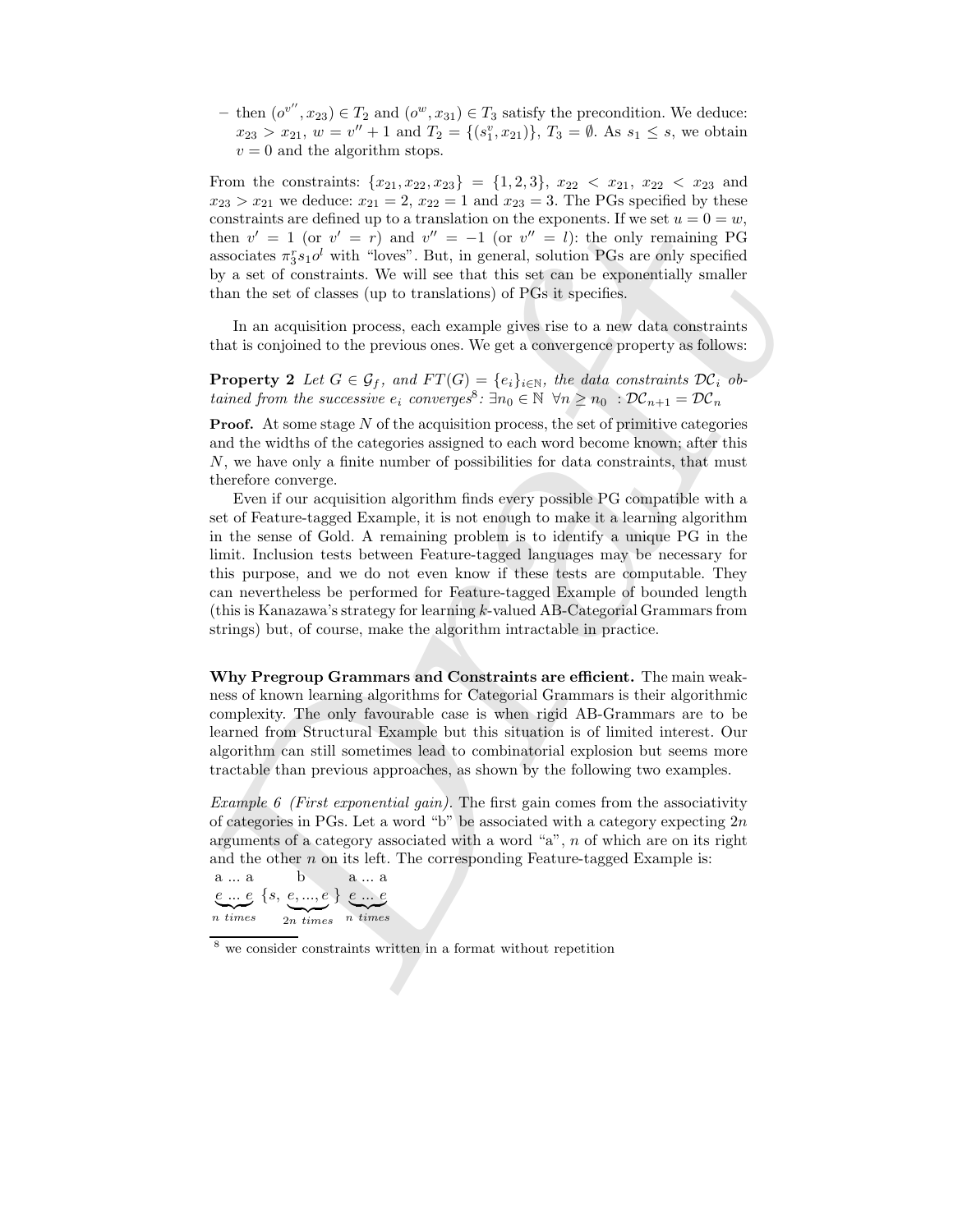This case is equivalent with the problem of learning AB or Lambek Categorial Grammars from the following Typed Example [7, 9]:

a ... a  
\ne ... e  
\ne 
$$
\langle e, \langle e, ... \langle e, t \rangle \rangle ... \rangle
$$
 e ... e  
\nn times  
\nn times

There are  $\binom{2n}{n}$  different Categorial Grammars compatible with this input. This situation occurs with transitive verbs, whose category is  $T\setminus (S/T)$  or  $(T\setminus S)/T$ (both corresponding to the same type  $\langle e, \langle e, t \rangle \rangle$ , i.e. the example with  $n = 1$ ). The distinct categories assigned to "b"by each solution are deductible from one another in the Lambek calculus. Lambek Grammars are associative, but at the rule level, whereas PGs are associative at the category level. The only compatible PG (up to translations) is the one assigning  $e^r...e^r$  $s$   $e^{l}...e^{l}$ to b.

$$
n \text{ times } n \text{ times}
$$

Example 7 (Second exponential gain). Another exponential gain can be earned from the reduction of the learning problem to a constraints resolution problem. In the following example, position variables are shown under for readability:

a b c d {s, m, n} {m, n, o, p} {o, p, q, r} {q, r} {x11, x12, x13} {x21, x22, x23, x24} {x31, x32, x33, x34} {x41, x42}

There are several PGs compatible with this input, all of which sharing the same values for exponent variables, but differing in the way they embed the two reductions to be applied on each distinct category (one solution -up to translationsis shown above, the other one is shown under). As each choice is independent, there are  $2^3 = 8$  different PGs compatible with this example but defined by a conjunction of 3 constraints (the first one is displayed on the right).

$$
\begin{array}{c}\n\pi^{l} \prod_{n \text{ mod } p} \prod_{p \text{ mod } r} \prod_{r^{r} q} \\
a & b & c & d & ((x_{12} < x_{13}) \land (x_{22} < x_{21})) \lor ((x_{13} < x_{12}) \land (x_{21} < x_{22})) \\
\text{sum} \prod_{i=1}^{n} \prod_{j=1}^{r} \prod_{j=1}^{r} \prod_{j=1}^{r} \end{array}
$$

# 4 Conclusion

There are ( $\frac{1}{3}$ ) different Gategorial Grammars compatible with this input. This point.<br>There are the three interests of the same by  $\langle \phi, \langle \phi, \phi \rangle \rangle$ , i.e. the example with a point<br>(both occurs with transitive verte Pregroup Grammars appear to be an interesting compromise between simplicity and expressivity. Their link with semantics is still an open question. As far as learnability is concerned, very few was known till now. This paper provides theoretical as well as practical approaches to the problem. Theoretical results prove that learning PGs is difficult unless limitations are known. The practical approach shows that the limitations can be weakened when rich input data is provided. These data take the form of Feature-tagged sentences which, although very informative, are arguably language-independent. The interest of working with constraints is that the solution grammars are only implicitly defined by the output. The combinatorial explosion of solution grammars is then sometimes